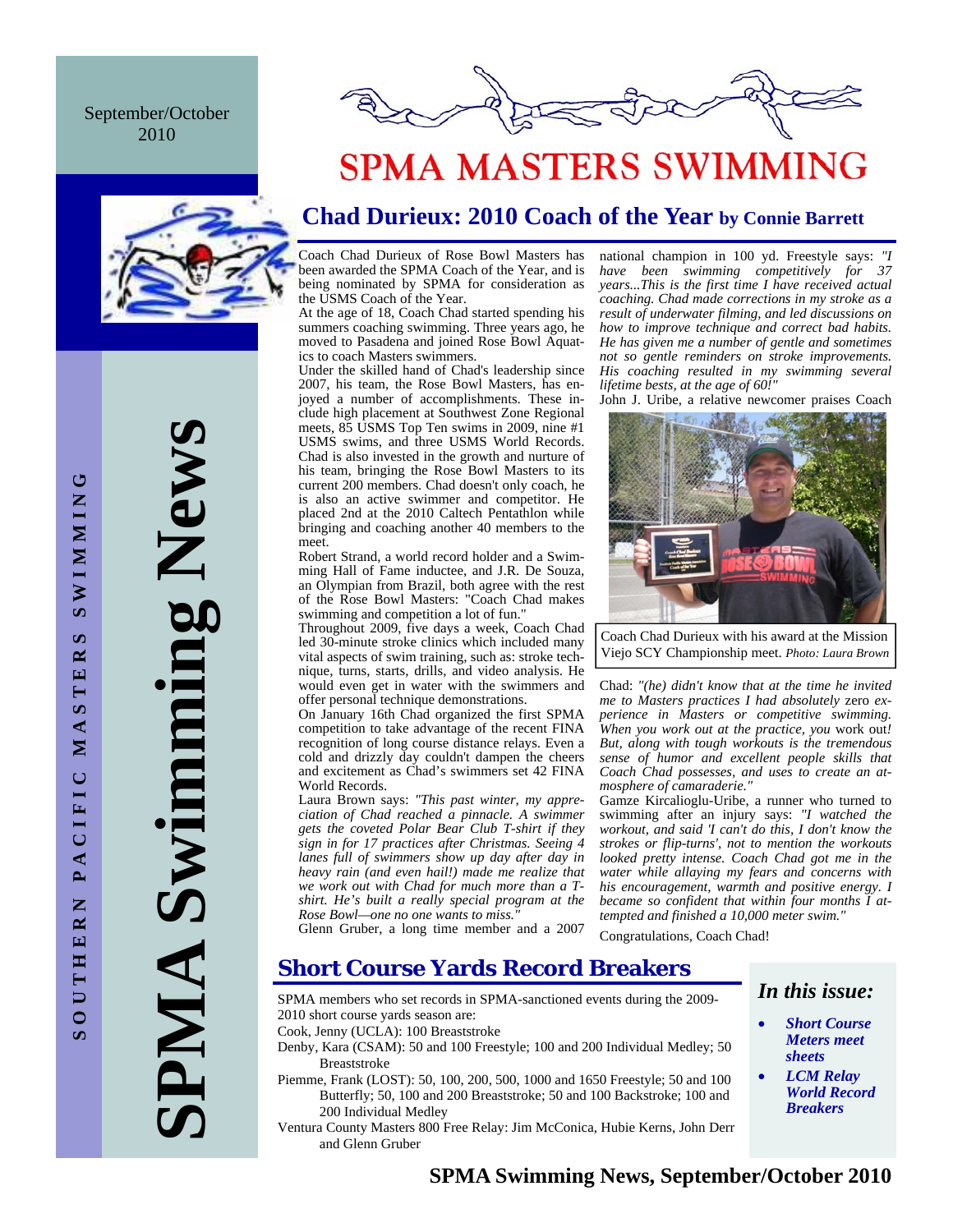## SWIM FOR LIFE!

| SAN LUIS OBISPO, SANTA BARBARA (North) and KERN                                         |                                                                                                                                                                         |
|-----------------------------------------------------------------------------------------|-------------------------------------------------------------------------------------------------------------------------------------------------------------------------|
| ATASCADERO: Team K-man                                                                  | Jennifer Glenesk, jglenesk@charter.net, www.teamkman.org                                                                                                                |
| <b>BAKERSFIELD: Gold Wave Masters</b>                                                   | Rafael Guijarro (661) 205-9763, rago2000@sbcglobal.net                                                                                                                  |
| <b>BAKERSFIELD Swim Club</b>                                                            | John Kraetsch, (661) 303-4382, bsc@bakersfieldswimclub.org, www.bakersfieldswimclub.org                                                                                 |
| LOMPOC: Lompoc's Other Swim Team                                                        | Jeff Storie (805) 875-2703, j_storie@ci.lompoc.ca.us                                                                                                                    |
| <b>PASO ROBLES:</b> North County Aquatics<br><b>SAN LUIS OBISPO Masters</b>             | Nancy Sznejkowski (805) 238-5591, betco@yahoo.com, www.northcountyaquatics.org<br>Philip Yoshida (805) 543-9515, office@sloswimclub.org, www.sloswimclub.org            |
| SAN LUIS OBISPO: Kennedy Club Masters                                                   | Linda Stimson (805) 781-3488 x 17, sloaquatics@kennedyclubs.com, www.kennedyclubs.com                                                                                   |
| SANTA MARIA: Santa Maria Swim Club                                                      | Mike Ashmore (805) 928-9655, santamariaswim@verizon.com, www.santamariaswim.net                                                                                         |
| <b>SANTA BARBARA (South) and VENTURA</b>                                                |                                                                                                                                                                         |
| CAMARILLO: Camarillo YMCA                                                               | Nick Wichowski (805) 484-0432, nick wichowski @ciymca.org, www.ciymca.org                                                                                               |
| <b>CARPINTERIA: Channel Island</b>                                                      | Vic Anderson (805) 403-5425, delphis 13@msn.com, channelisland masters.blogspot.com                                                                                     |
| OJAI: Ojai Masters                                                                      | Rick Goeden (805) 646-7213, the swimp uy @sbcglobal.net                                                                                                                 |
| <b>OXNARD: Rio Mesa Masters</b>                                                         | Toby Petty (805) 642-6674, tonthego00@sbcglobal.net                                                                                                                     |
| <b>SANTA BARBARA Masters</b>                                                            | SB Swim Office (805) 966-9757, swimoffice@sbswim.org                                                                                                                    |
| <b>SANTA BARBARA: UCSB Masters</b>                                                      | Debbie Miles-Dutton (805) 893-7616, dolphin@essr.ucsb.edu, http://recreation.sa.ucsb.edu/aquatics                                                                       |
| THOUSAND OAKS: Conejo Simi Aquatics                                                     | Gardner Howland (865) 567-8989, ghowland@csaswim.com, lhancock@csaswim.com, www.csaswim.com                                                                             |
| THOUSAND OAKS: Conejo Valley Multisport Masters                                         | Nancy Kirkpatrick-Reno (818) 469-9972, nancy@conejovalleymultisportmasters.com                                                                                          |
| THOUSAND OAKS: South Coast Aquatics<br><b>VENTURA COUNTY Masters</b>                    | Matt Warshaw (805) 660-2082, matt@southcoastaquatics.com, www.southcoastaquatics.com<br>Jason York (805) 650-0400, jason.e.york@gmail.com, www.buenaventuraswimclub.org |
| <b>LOS ANGELES (North)</b>                                                              |                                                                                                                                                                         |
| <b>CLAREMONT: The Claremont Club</b>                                                    | John Ries (909) 625-6791, tccswim@hotmail.com                                                                                                                           |
| COVINA: Covina Aq. Assn: Masters Swimming                                               | Christine Maki (626) 641-5680, covinamastersswimteam@yahoo.com                                                                                                          |
| <b>LANCASTER: Oasis Masters</b>                                                         | Tom Otto (661) 946-7537, ottolfixit@hotmail.com                                                                                                                         |
| PALMDALE: Canyons Aquatic Masters                                                       | Jeff Conwell (661) 993-2868, jeffc@canyons.org, www.canyons.org                                                                                                         |
| <b>PASADENA: Caltech Masters</b>                                                        | Suzanne Dodd (626) 449-7536, sdodd@ipac.caltech.edu, www.its.caltech.edu/~swimclub/swim.html                                                                            |
| PASADENA: Rose Bowl Masters                                                             | Chad Durieux (626) 564-0330, cdurieux@rosebowlaquatics.org, www.rosebowlaquatics.org                                                                                    |
| SAN FERNANDO: Matador Triathlete Club                                                   | Emily Rogers (425) 220-5417, emilynicolerogers@yahoo.com                                                                                                                |
| SAN FERNANDO: Triton Swimming and Triathlon Team                                        | Emily Rogers (425) 220-5417, emilynicolerogers@yahoo.com                                                                                                                |
| <b>SANTA CLARITA Masters</b>                                                            | Lance O'Keefe, lokeefe@santa-clarita.com, pool: (661) 250-3767                                                                                                          |
| WALNUT: Faster Masters Swim Team                                                        | Louis Boehle (909) 657-7758, 1.d.boehle@gmail.com                                                                                                                       |
| <b>LOS ANGELES (Westside)</b><br>L.A. WEST: UCLA Bruin Masters                          |                                                                                                                                                                         |
| WEST HOLLYWOOD Aquatics                                                                 | Erika Hansen Stebbins (310) 386-2712, estebbins@recreation.ucla.edu<br>Susan Shore (310) 288-6555 (team hotline), info@wh2o.org, www.wh2o.org                           |
| WOODLAND HILLS: Southwest Aq Masters                                                    | Fred Shaw (818) 347-1637, swamfred@aol.com, www.swam.us                                                                                                                 |
| <b>LOS ANGELES</b> (Central and South)                                                  |                                                                                                                                                                         |
| <b>CATALINA Channel Swimming Federation</b>                                             | Carol Sing (619) 588-2677, swim@swimcatalina.org, www.swimcatalina.org                                                                                                  |
| L.A.: Swimming Los Angeles                                                              | Matt Harrigan, matt@swimmingla.com or Andy Copley, andy@swimmingla.com                                                                                                  |
| L.A. (various locations): SCAQ                                                          | SCAQ Office (310) 390-5700, www.swim.net/scaq                                                                                                                           |
| L.A. MID-WILSHIRE: Meridian Swim Club                                                   | Vanessa Mesia (310) 729-2971, vanessamesia@sbcglobal.net, www.meridiansportsclub.com                                                                                    |
| L.A. DOWNTOWN: Los Angeles Athletic Club Masters                                        | Vanessa Mesia (310) 729-2971, vanessamesia@sbcglobal.net, www.laac.com                                                                                                  |
| L.A.: Pool Open Water                                                                   | Gerry Rodrigues (310) 432-3683, coachgerry@yahoo.com                                                                                                                    |
| SOUTH GATE Masters Swim Team                                                            | Patricia Mitchell (323) 563-5753, pmitchell@sogate.org                                                                                                                  |
| <b>LOS ANGELES (South Bay and East County)</b>                                          |                                                                                                                                                                         |
| CARSON/LOS ALAMITOS: Long Beach Grunions                                                | Mike Miranda, (714) 808-9158, info@lbgrunions.com, www.lbgrunions.com                                                                                                   |
| HAWTHORNE: South Bay Swim Team                                                          | Kathy Gore (310) 643-6523, southbayswimteam@socal.rr.com, www.southbayswimteam.org                                                                                      |
| LA MIRADA: La Mirada Armada<br>LONG BEACH: Alpert JCC                                   | Beverly Garman (949) 552-1710, ihaccoach@aol.com, www.swimarmada.com<br>Sascha Bryon-Zwick (562) 426-7601 x1035, sbryanzwick@alpertjcc.org, www.alpertjcc.org           |
| LONG BEACH: Long Beach Masters Swim                                                     | Teresa Pascuzzo (562) 438-7539, teresapascuzzo@verizon.net, www.longbeachswimclub.com                                                                                   |
| LONG BEACH: Shore Aquatic Masters                                                       | Kristin Barth-Kredell (562)331-1344, lbshoreswim@yahoo.com, www.shoreaquatics.com                                                                                       |
| MANHATTAN BEACH: Magnum Masters                                                         | Chuck Milam (310) 546-3601, cdmilam@hotmail.com, www.manhattancc.com                                                                                                    |
| RANCHO PALOS VERDES: Zenith Aquatics                                                    | Shari Twidwell (310) 947-1323, shari@zapswimming.com, www.zapswimming.com                                                                                               |
| TORRANCE : LA Peninsula Swimmers                                                        | Brian K Johnson (310) 612-1065, info@lapsmasters.org, www.lapsmasters.org                                                                                               |
| <b>INLAND EMPIRE</b>                                                                    |                                                                                                                                                                         |
| <b>BEAUMONT Masters</b>                                                                 | Christy Arwood (951) 769-2087, christy@nds-ca.net                                                                                                                       |
| <b>CORONA: Corona Crocodiles</b>                                                        | John Salvino (866) 403-3219, coachsalvino@hotmail.com                                                                                                                   |
| RIVERSIDE: Riverside Aquatics Assn.                                                     | Carrie Ridgway (951) 205-2268, info@raa-swim.org, www.raa-swim.org                                                                                                      |
| RIVERSIDE, TEMECULA: Riverside Co. YMCA Masters                                         | Dorothy Thomas (909) 633-8304, waterdancer2@yahoo.com                                                                                                                   |
| TEMECULA: City of Temecula Masters                                                      | Gwen WIllcox (951) 694-6410, gwen.willcox@cityoftemecula.org                                                                                                            |
| <b>TEMECULA Swim Club</b>                                                               | Bryan Davis (951) 285-2718, headcoach@temeculaswimclub.com, www.temeculaswimclub.com                                                                                    |
| YUCAIPA: Masters of Yucaipa                                                             | Jason Bradbury (951) 505-3973, ystcoach.jason@verizon.net, www.yucaipaswim.org                                                                                          |
| <b>ORANGE COUNTY</b>                                                                    | Alex Isaly (949) 643-6700, alex.isaly@clubsports.com, www.renaissanceclubsport.com/aliso-viejo                                                                          |
| ALISO VIEJO: Renaissance Club Sport<br><b>COSTA MESA: Orange Coast Masters Swimming</b> | Anthony Iacopetti (714) 369-9555, aiacopetti@occ.cccd.edu, www.coastmastersswimming.com                                                                                 |
| COTO DE CAZA: Coyotes                                                                   | Todd Conrad (949) 858-2790, cotocoyotes@gmail.com, www.cotocoyotes.com/masters.html                                                                                     |
| FULLERTON: FAST Masters Team                                                            | Bill Jewell, (949) 466-6523, swimbill@sbcglobal.net, www.fastswim.org                                                                                                   |
| HUNTINGTON BEACH: Golden West Swim Club                                                 | Cindy Lim (714) 397-0132, cindyhlim@socal.rr.com, www.goldenwestswimclub.com                                                                                            |
| <b>IRVINE</b> Novaquatics                                                               | Mike Collins (949) 338-6682, info@novamasters.com, www.novamasters.com                                                                                                  |
| <b>IRVINE: UCI Masters</b>                                                              | Charlie Schober (949) 824-7946, ctschobe@uci.edu, www.masterswim.uci.edu                                                                                                |
| <b>LADERA RANCH Masters</b>                                                             | Evan Forbes (949) 370-0568, e_forbes@cox.net                                                                                                                            |
| <b>LOS ALAMITOS Masters</b>                                                             | Corey Lakin (562) 430-1073 x511, clakin@ci.los-alamitos.ca.us, www.ci.los-alamitos.ca.us                                                                                |
| <b>MISSION VIEJO Masters</b>                                                            | Mark Moore (949) 233-6521, coachmark@mastersmvnswim.org, www.mastersmvnswim.org                                                                                         |
| <b>NEWPORT BEACH: Pacific Coast Aquatics</b>                                            | Mark Desmond (949) 306-3599, markdesmond@highhopes.ws, www.pacificcoastaquatics.org                                                                                     |
| <b>NEWPORT BEACH Lifeguard Association</b>                                              | Jim Turner (949) 644-3046, jturner@nbfd.net, www.newportlifeguard.org                                                                                                   |
| SAN JUAN CAPISTRANO: Capo Masters                                                       | Coach Bee (949) 636-1655, info@capomasters.com, www.capomasters.com                                                                                                     |
| SAN JUAN CAPISTRANO: Multisports Orange County<br><b>TUSTIN: SOCAL Aquatics</b>         | Mike Collins (949) 338-6682, info@multisportsoc.com, www.multisportsoc.com<br>Steve Pickell (714) 356-7390, coachsteve@socalaquatics.com, www.socalaquatics.com         |
| YORBA LINDA: East Lake Eagle Rays                                                       | Mike Pawloski (714) 372-6273, bonuspak@earthlink.net                                                                                                                    |
|                                                                                         |                                                                                                                                                                         |
|                                                                                         |                                                                                                                                                                         |
| <b>LAS VEGAS</b>                                                                        |                                                                                                                                                                         |
| HENDERSON Southern Nevada Masters                                                       | Frank Lowery (702) 400-2790, flowery719@cox.net, www.lowerysmultisport.com                                                                                              |
| LAS VEGAS: Las Vegas Masters<br>LAS VEGAS: Swim Las Vegas                               | Victor Hecker (702) 247-7788, heckerrealestate@hotmail.com, www.VegasSwimming.com<br>Kara Robertson (702) 498-2316, swimlasvegas@gmail.com, www.swimlv.com              |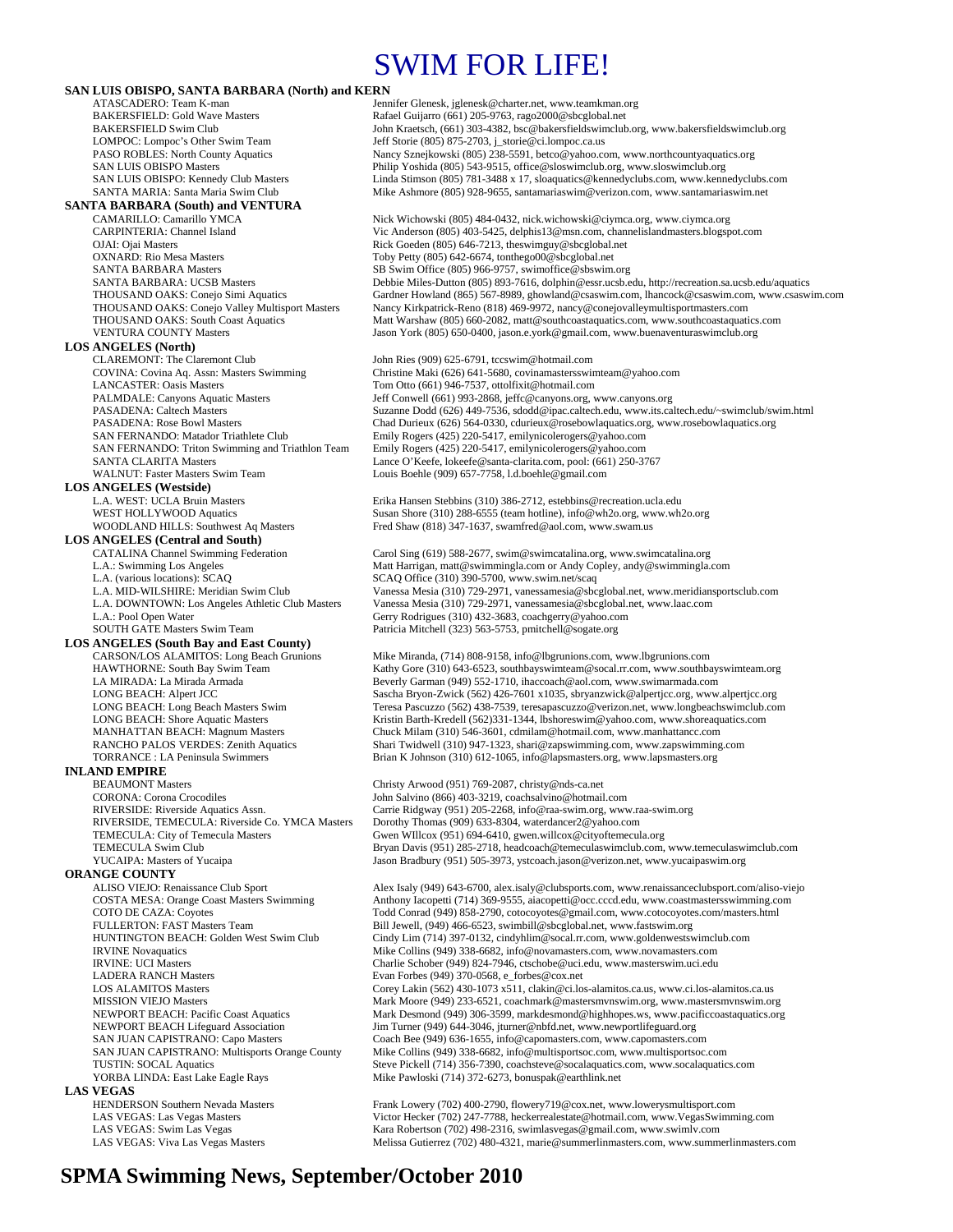# SPMA Competition Information and Instructions

**Rules:** Current USMS and SPMA rules will govern. All events are timed finals. Swimmers must check in with the Clerk of Course for deck seeded events that they wish to swim. After an event has been officially closed, swimmers may not check in. Age as of the last day of the meet determines age group for the meet for short course yards, and age as of December 31st of the year of competition determines age for long course and short course meters meets. You must be 18 years of age to register with SPMA and compete in meets.

**Eligibility:** Events are open to any **current** USMS registered swimmer or a foreign swimmer with a valid travel permit. SPMA swimmers are encouraged to submit their registration application with the submitted entry card, if NOT currently registered.

**Affiliation:** A swimmer's affiliation as stated on the consolidated entry card, if valid as of the first day of the meet, will apply throughout the meet, except that swimmers may unattach at any time.

**Submitted Times:** Please enter your best time, a reasonable estimate or a workout time. All times must be submitted on a SPMA consolidated entry card or a copy of a SPMA consolidated entry card (below). Do not mail in the meet entry form.

**Entry Confirmation:** To avoid any concern regarding receipt of entry card, enclose a self-addressed stamped envelope or postcard or mail card "Return Reply Request". No certified, registered or special delivery mail will be accepted. Receipt of entry will not be verified by phone.

**Strictly Forbidden**: Entering more than 5 individual events per day; using hand paddles in warm-up areas; diving in warm-ups unless in designated sprint lanes (entering the warm-up pool must be done with feet first with one hand in contact with the pool deck); use of any pacing device in competition; and smoking in any area where swimmers may be present.

**Open Water**: Swimmers using non-porous neoprene swim suits, wetsuits, or other non-porous attire will be ineligible for awards or place points.

> *Check out our website www.spma.net for up-to-date information*

#### SOUTHERN PACIFIC MASTERS ASSOCIATION . CONSOLIDATED ENTRY CARD

|              | Male<br>Name and the contract of the contract of the contract of the contract of the contract of the contract of the contract of the contract of the contract of the contract of the contract of the contract of the contract of the c |                     |                                                                                     |              |                                                                                                                                                                                                                                |              |                                      |                                                          |
|--------------|----------------------------------------------------------------------------------------------------------------------------------------------------------------------------------------------------------------------------------------|---------------------|-------------------------------------------------------------------------------------|--------------|--------------------------------------------------------------------------------------------------------------------------------------------------------------------------------------------------------------------------------|--------------|--------------------------------------|----------------------------------------------------------|
|              | Birthdate _______/ _______/ ________                                                                                                                                                                                                   |                     | Age__________                                                                       |              | Club and the contract of the contract of the contract of the contract of the contract of the contract of the contract of the contract of the contract of the contract of the contract of the contract of the contract of the c |              | $Phone($ $)$                         |                                                          |
| Event<br>No. | <b>FREESTYLE</b><br>(Submitted Time)                                                                                                                                                                                                   | Event<br>No.        | <b>BACKSTROKE</b><br>(Submitted Time)                                               | Event<br>No. | <b>BREASTSTROKE</b><br>(Submitted Time)                                                                                                                                                                                        | Event<br>No. | <b>BUTTERFLY</b><br>(Submitted Time) | Event<br><b>INDIV. MEDLEY</b><br>No.<br>(Submitted Time) |
|              | 50                                                                                                                                                                                                                                     |                     | 50                                                                                  |              | 50                                                                                                                                                                                                                             |              | 50                                   | 100                                                      |
|              | 100                                                                                                                                                                                                                                    |                     | 100                                                                                 |              | 100                                                                                                                                                                                                                            |              | 100                                  | 200                                                      |
|              | 200                                                                                                                                                                                                                                    |                     | 200                                                                                 |              | 200                                                                                                                                                                                                                            |              | 200                                  | 400                                                      |
|              | 400/500                                                                                                                                                                                                                                | FOR OFFICE USE ONLY |                                                                                     |              |                                                                                                                                                                                                                                |              |                                      |                                                          |
|              | 800/1000                                                                                                                                                                                                                               |                     | No. of events ________ $\times$ \$ _______ = \$ _________<br>Amt Rec'd<br>Surcharge |              |                                                                                                                                                                                                                                |              |                                      |                                                          |
|              | 1500/1650                                                                                                                                                                                                                              | Total               |                                                                                     |              |                                                                                                                                                                                                                                |              |                                      |                                                          |

Include a copy of USMS card

**Maximum FIVE Individual Events/Day** 

Include a copy of USMS card

Late or incomplete entries (no fee, incomplete entry card, incomplete enty data) or entries postmarked after due date MAY **BE REJECTED!** 

ALL MASTERS swimmers are required to send a photo-copy of their USMS card with their entry card. ALL Masters swimmers may be asked to show their USMS card if requested at the meet.

"I, the undersigned participant, intending to be legally bound, hereby certify that I am physically fit and have not been otherwise informed by a physician. I acknowledge that I am aware of all the risks inherent in Masters swimming (training and competition), including possible permanent disability or death, and agree to assume all of those risks. AS A CONDITION OF MY PARTICIPATION IN THE MASTERS SWIMMING PROGRAM OR ANY ACTIVITIES INCIDENT THERETO, I HEREBY WAIVE ANY AND ALL RIGHTS TO CLAIMS FOR LOSS OR DAMAGES, INCLUDING ALL CLAIMS FOR LOSS OR DAMAGES CAUSED BY THE NEGLIGENCE, ACTIVE OR PASSIVE, OF THE FOLLOWING: UNITED STATES MASTERS SWIMMING, INC., THE LOCAL MASTERS SWIMMING COMMITTEES, THE CLUBS, HOST FACILITIES, MEET SPONSORS, MEET COMMITTEES, OR ANY INDIVIDUALS OFFICIATING AT THE MEETS OR SUPERVISING SUCH ACTIVITIES.

In addition, I agree to abide by and be governed by the rules of USMS."

| <b>PLEASE SIGN:</b>                                                                                                                                                                                         | <b>DATE</b>                                                                                                                                                                                                                                                                                                                       |
|-------------------------------------------------------------------------------------------------------------------------------------------------------------------------------------------------------------|-----------------------------------------------------------------------------------------------------------------------------------------------------------------------------------------------------------------------------------------------------------------------------------------------------------------------------------|
| Is this your first Masters Meet?<br>Yes<br>No<br>Read the meet information sheet carefully. Make your<br>check payable as shown on the meet information sheet<br>and mail it to the address shown.<br>12/94 | Non-SPMA swimmers please include your address:<br>Street: with the street of the street of the street of the street of the street of the street of the street of the street of the street of the street of the street of the street of the street of the street of the street of<br>City, State, Zip: ___________________________ |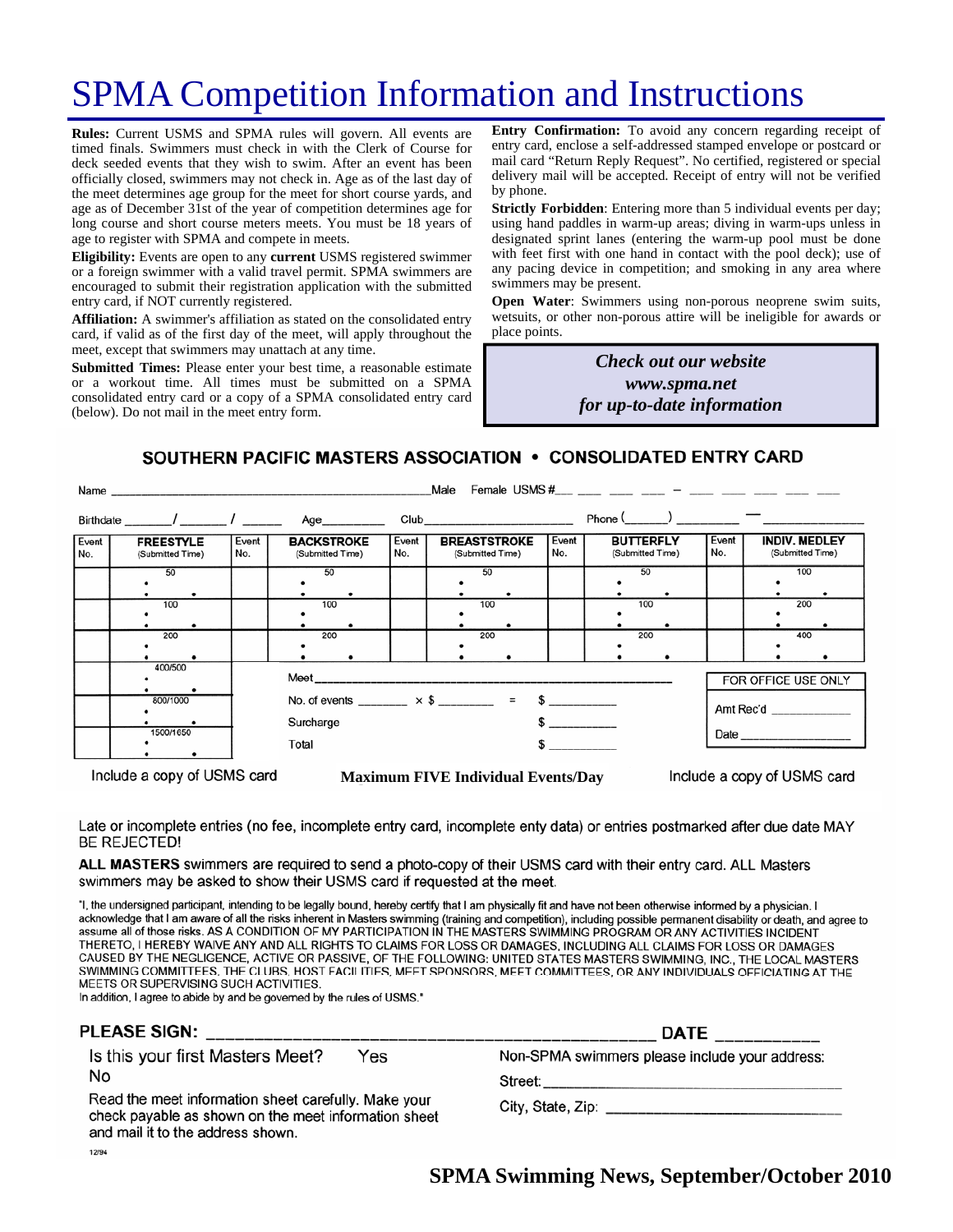### **Mission Viejo Nadadores Short Course Meters Swim Meet Sunday, October 3rd, 2010**

#### Sanction number: 330-029

**Facility**: Marguerite Aquatic Center, 27474 Casta Del Sol, Mission Viejo is an outdoor, 8-lane competition diving pool with two 25 meter warm-up lanes.

**Directions & Parking:** From the north or south, take the 5 Freeway to the Alicia Parkway exit in Mission Viejo. Go east (away from the ocean) to Trabuco Road. Turn right on Trabuco to Marguerite Parkway. Go left on Marguerite to Casa Del Sol, turn right onto Casa Del Sol, and turn into the driveway for pool parking. There will be no parking in the upper parking lot.

**Entries**: Pre-entry postmark deadline: Saturday, September 25th. On deck registration is permitted. Deck entries will close at 7:45 a.m. for the 1500 and at 10:30 a.m. for events 2 to 8. All other events will close at 11:00 a.m. Age on December 31, 2010 determines age group for the meet. You must be at least 18 years old to compete.

**Seeding:** All events will be deck seeded slowest to fastest by entered time, ages and sexes combined. Check-in is not required in order to be deck seeded, except swimmers *must* check in to swim the 1500 m Freestyle and the 400 m Freestyle.

**Relays:** All relays will be deck entered. Relay fees are \$2.00 per relay, due upon entry. For each relay swimmer who is not entered in individual events, a fee of \$5.00 and a signed liability release must be submitted with the relay entry.

**Awards:** Individual: SPMA ribbons for places 1 to 3. Relay: SPMA ribbons for first place.

**Snack Bar:** A snack bar will be available serving hot and cold food and drinks.

**Entry Fees:** \$25.00 per swimmer flat fee. Deck entries or online entries after September 25th allowed for a total of \$35.00.

**Checks payable to**: Mission Viejo Nadadores

Mail consolidated entry card, a copy of your USMS card, and check to: Mission Viejo Nadadores — Mark Moore, 25108-A Marguerite Parkway #391, Mission Viejo, CA 92692.

**Questions:** Meet Director, Mark Moore (949) 489-1847, coachmark@mastersmvnswim.org.

#### **Sunday, October 3, 2010**

1500 warm-up at 7:00 a.m. 1500 starts at 8:00 a.m. 1. 1500 m Freestyle (check-in required) Additional warm-up after the 1500 Event #2 starts at 11:00 a.m. 2. 400 m Individual Medley 3. 50 m Butterfly 4. 100 m Backstroke 5. 200 m Breaststroke 6. 50 m Freestyle 7. 100 m Butterfly 8. 200 m Backstroke 9. 200 m Freestyle Relay (Men, Women, Mixed; deck enter) 10. 200 m Individual Medley 11. 200 m Medley Relay (Men, Women, Mixed; deck enter) 12. 50 m Breaststroke 13. 100 m Freestyle 14. 200 m Butterfly 15. 50 m Backstroke 16. 100 m Breaststroke 17. 200 m Freestyle 18. 100 m Individual Medley 19. 400 m Freestyle (check-in required)

*Please read the general information on entering swim meets on the third page of this newsletter!* 

### **UCLA Bruin Masters Short Course Meters Swim Meet Sunday, October 24th, 2010**

#### Sanction number: 330-030

**Facility**: UCLA's new Spieker Aquatics Center is a state of the art, outdoor, all-deep water, 8-lane competition pool. Warm up is available behind the bulkhead.

**Directions & Parking:** Take the 405 Freeway to Sunset Blvd. Take Sunset east approximately ¾ mile to Bellagio Road (just after the light at Veteran Blvd. and across from the Bel Air gate). Turn right into campus. Go to stop sign and turn left, pool will be on your right. Continue on down the hill for 1/4 block to SV Parking Lot. Pay the parking attendant (\$10.00). There is no parking in the pool lot, it is for UCLA permits only. NOTE: Parking enforcement *does* ticket on weekends!

**Entries:** The pre-entry postmark deadline is Saturday, October 16th. On deck registration is permitted. Deck entries for the 800 m Freestyle will close at 8:30 a.m. and at 10:00 a.m. for all other events. Age on December 31, 2010 determines age group for the meet. You must be at least 18 years old to compete.

**Seeding:** All events will be deck seeded slowest to fastest by entered time, ages and sexes combined. Swimmers in the 800 m Freestyle *must*  check in to be seeded.

**Relays:** No Charge - Fun Event! 4 x 50 "T-shirt" relay. Each team member must swim with a T-shirt on. The shirt is exchanged from one swimmer to the next. Bring a T-shirt to use. This is quite a comical event and loads of fun. For each relay swimmer who is not entered in individual events, a fee of \$5.00 and a signed liability release must be submitted with the relay entry.

**Awards:** Individual: SPMA ribbons for places 1 to 3. Relay: SPMA ribbons for first place.

**Snack Bar:** Food will not be available within close proximity to the pool. There is a campus food court located in the center of campus which is a 15-20 minute walk.

**Entry Fees:** \$25.00 per swimmer flat fee. Deck entries or online entries after October 16th allowed for a total of \$35.00.

**Checks payable to**: UC Regents

Mail consolidated entry card, a copy of your USMS card, and check to: Bruin Masters Meet, P.O. Box 204, Lake Forest, CA 92609.

**Questions:** Meet Director, Erika Hansen Stebbins (310) 386-2712, estebbins@recreation.ucla.edu, Meet Processing: Robert Mitchell, mitchellrobert@cox.net, (949) 689-7946.

#### **Sunday, October 24, 2010**

800 warm-up at 8:00 a.m.

800 starts at 9:00 a.m.

- 1. 800 m Freestyle
	- Additional warm-up after the 800 Event #2 starts at 10:30 a.m.
- 2. 200 m Individual Medley
- 3. 200 m Freestyle Relay (Men, Women, Mixed; deck enter)
- 4. 50 m Backstroke
- 5. 100 m Butterfly
- 6. 200 m Freestyle
- 7. 100 m Backstroke
- 8. 50 m Freestyle
- 9. 200 m Medley Relay (Men, Women, Mixed; deck enter)
- 10. 100 m Breaststroke
- 11. 100 m Freestyle
- 12. 50 m Butterfly
- 13. 50 m Breaststroke
- 14. 100 m Individual Medley
- 15. 4 x 50 m T-shirt Relay (deck enter)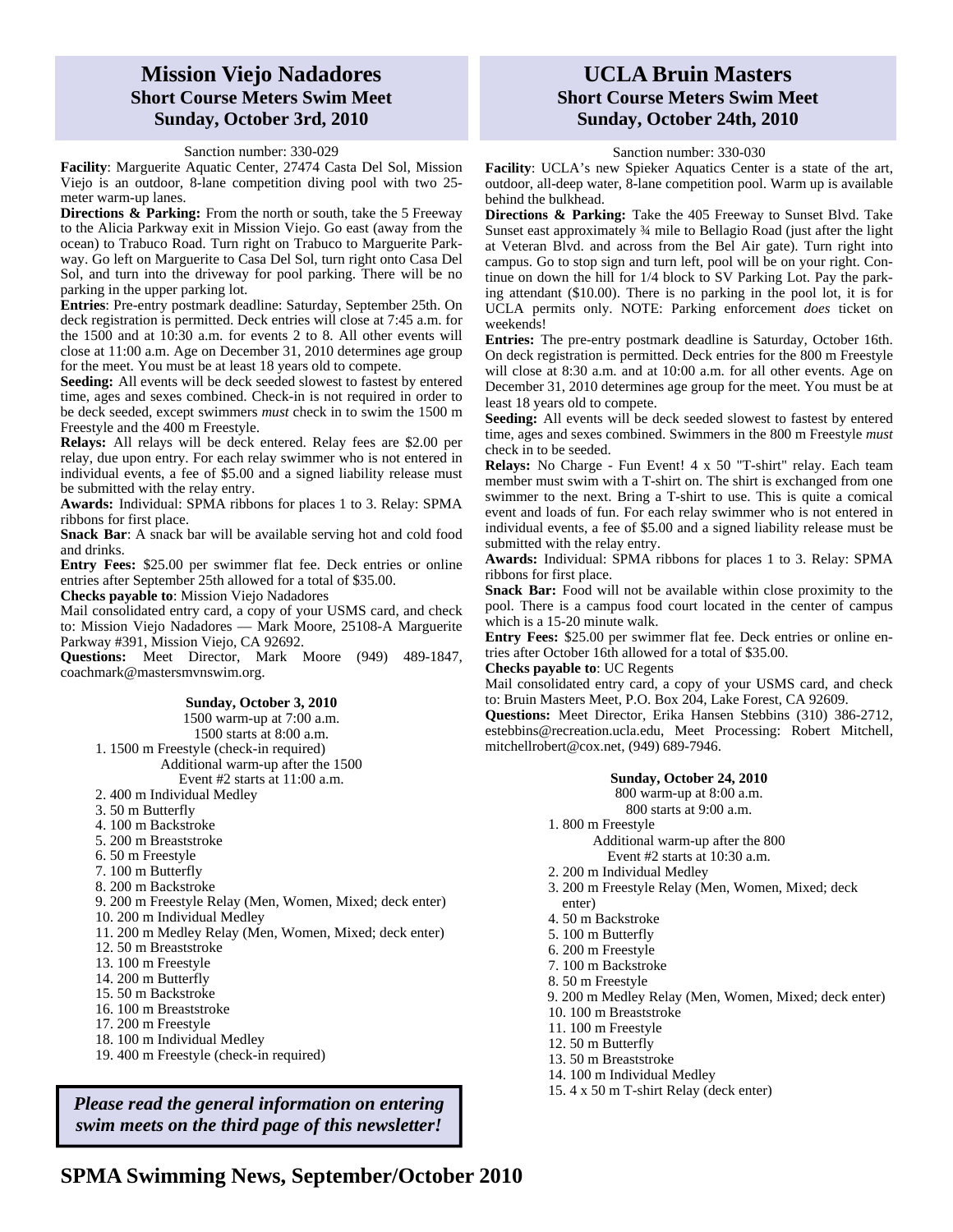#### **Santa Clarita Short Course Meters Swim Meet Sunday, November 7th, 2010**

#### Sanction number: 330-031

**Facility**: Santa Clarita Aquatic Center, 20850 Centre Pointe Pkwy. **Directions:** From the north, take I-5 to the Valencia Blvd exit in Valencia. Go east several miles (Valencia Blvd turns into Soledad Canyon Rd) to Ruether Ave. Turn right and cross over railroad tracks. Turn right at Centre Pointe Pkwy. Turn left into driveway for Aquatic Center. From the south, take I-5 to Hwy. 14 north. Exit at Golden Valley Rd. Turn left onto Golden Valley Rd. Turn right on Centre Point Pkwy. Make a right into the driveway for the Aquatic Center. Parking available in both upper and lower parking

lots. **Entries:** The pre-entry postmark deadline is Saturday, October 30th. Deck entries for the 1500 m Freestyle will close at 8:45 a.m.; all other deck entries close at the conclusion of the 1500. Age on December 31, 2010 determines age group for the meet. You must be at least 18 years old to compete.

Seeding: All events will be deck seeded slowest to fastest by entered time, ages and sexes combined. Check-in is not required in order to be deck seeded, except swimmers must check in to swim the 1500 m Freestyle and the 400 m Freestyle.

**Relays:** All relays will be deck entered. Relays are free! For each relay swimmer who is not entered in individual events, a fee of \$5.00 and a signed liability release must be submitted with the relay entry.

**Awards:** Individual: SPMA ribbons for places 1 to 3. Relay: SPMA ribbons for first place.

**Entry Fees:** \$20.00 per swimmer flat fee for online entries. \$25.00 per swimmer flat fee for mail-in entries. Deck entries allowed for a total of \$30.00.

**Checks payable to**: City of Santa Clarita

Mail consolidated entry card, a copy of your USMS card, and check to: Santa Clarita Aquatic Center, c/o Santa Clarita Masters Club, 20850 Centre Pointe Pkwy, Santa Clarita, CA 91355.

**Questions:** Meet Directors, Lance O'Keefe, (661) 250-3767, lokeefe@santa-clarita.com.

#### **Sunday, November 7, 2010**

1500 warm-up at 8:00 a.m. 1500 starts at 9:00 a.m. 1. 1500 m Freestyle (check-in required) 20 minute warm-up after the 1500 2. 200 m Mixed Freestyle Relay 3. 100 m Butterfly 4. 200 m Freestyle 5. 100 m Breaststroke 6. 50 m Freestyle 7. 200 m Individual Medley 8. 400 m Freestyle (check-in required) 9. 100 m Backstroke 10. 50 m Butterfly 11. 100 m Individual Medley 12. 200 m Breaststroke 13. 100 m Freestyle 14. 50 m Backstroke 15. 200 m Butterfly 16. 50 m Breaststroke 17. 200 m Backstroke 18. 200 m Mixed Medley Relay

*Online entries are available for many of our meets. In some cases a discount is available for entering online, because it saves the meet host a lot of data entry! Please check www.spma.net for links to online entries.* 

## **Southwest Masters Turkey Shoot at Pierce College Sunday, November 21st, 2010**

Sanction number: 330-032

**Facility**: Pierce College Pool is an outdoor pool that has been newly renovated. 6201 Winnetka Ave., Woodland Hills. It is anticipated that a new timing system scoreboard will be installed in time for the meet.

**Directions:** Take the 101 Freeway to Winnetka. Exit at Winnetka and go north one mile to the college. Winnetka is located 6 miles west of the San Diego Freeway (405) and Ventura Freeway (101) interchange.

**Entries:** The pre-entry postmark deadline is Saturday, November 13th. Entries for the 800 m Freestyle will close at 8:45 a.m. and at the conclusion of the 800 for all other events. Age on December 31, 2010 determines age group for the meet. You must be at least 18 years old to compete.

**Seeding:** All events will be deck seeded slowest to fastest by entered time, ages and sexes combined. Check-in is not required in order to be deck seeded, except swimmers must check in to swim the 800 m Freestyle and the 400 m Individual Medley.

**Relays:** All relays will be deck entered. Relays are free. For each relay swimmer who is not entered in individual events, a fee of \$5.00 and a signed liability release must be submitted with the relay entry. Event 8 is a rare 800 m Freestyle relay, a chance for a record. Event 16 is men's, women's, mixed, freestyle or medley relays.

**Awards:** Individual: SPMA ribbons for places 1 to 3. Relay: SPMA ribbons for first place. Special awards for the swimmers who swim closest to their entered time in each event.

**Entry Fees:** \$20.00 per swimmer flat fee for online entries. \$24.00 per swimmer flat fee for mail-in entries. Deck entries and online entries after November 13th allowed for a total of \$30.00.

**Checks payable to**: Southwest Aquatic Masters

Mail consolidated entry card, a copy of your USMS card, and check to: Southwest Masters Turkey Shoot, P. O. Box 204, Lake Forest, CA 92609-0204.

**Questions:** Mary Hull (818) 885-5934; Robert Mitchell, mitchellrobert@cox.net, (949) 689-7946.

#### **Sunday, November 21, 2010**

800 warm-up at 8:00 a.m.

800 starts at 9:00 a.m.

- 1. 800 m Freestyle (check in required) Additional warm-up after 800 Event #2 starts at 11:00 a.m.
	-
- 2. 50 m Butterfly
- 3. 100 m Backstroke
- 4. 200 m Breaststroke
- 5. 50 m Freestyle
- 6. 100 m Butterfly
- 7. 200 m Backstroke
- 8. 800 m Freestyle Relay (Men, Women, Mixed; deck enter)
- 9. 50 m Breaststroke
- 10. 100 m Freestyle
- 11. 200 m Butterfly
- 12. 50 m Backstroke
- 13. 100 m Breaststroke
- 14. 200 m Freestyle
- 15. 400 m Individual Medley
- 16. 400 m Relay (Men, Women, Mixed; medley or freestyle; deck enter)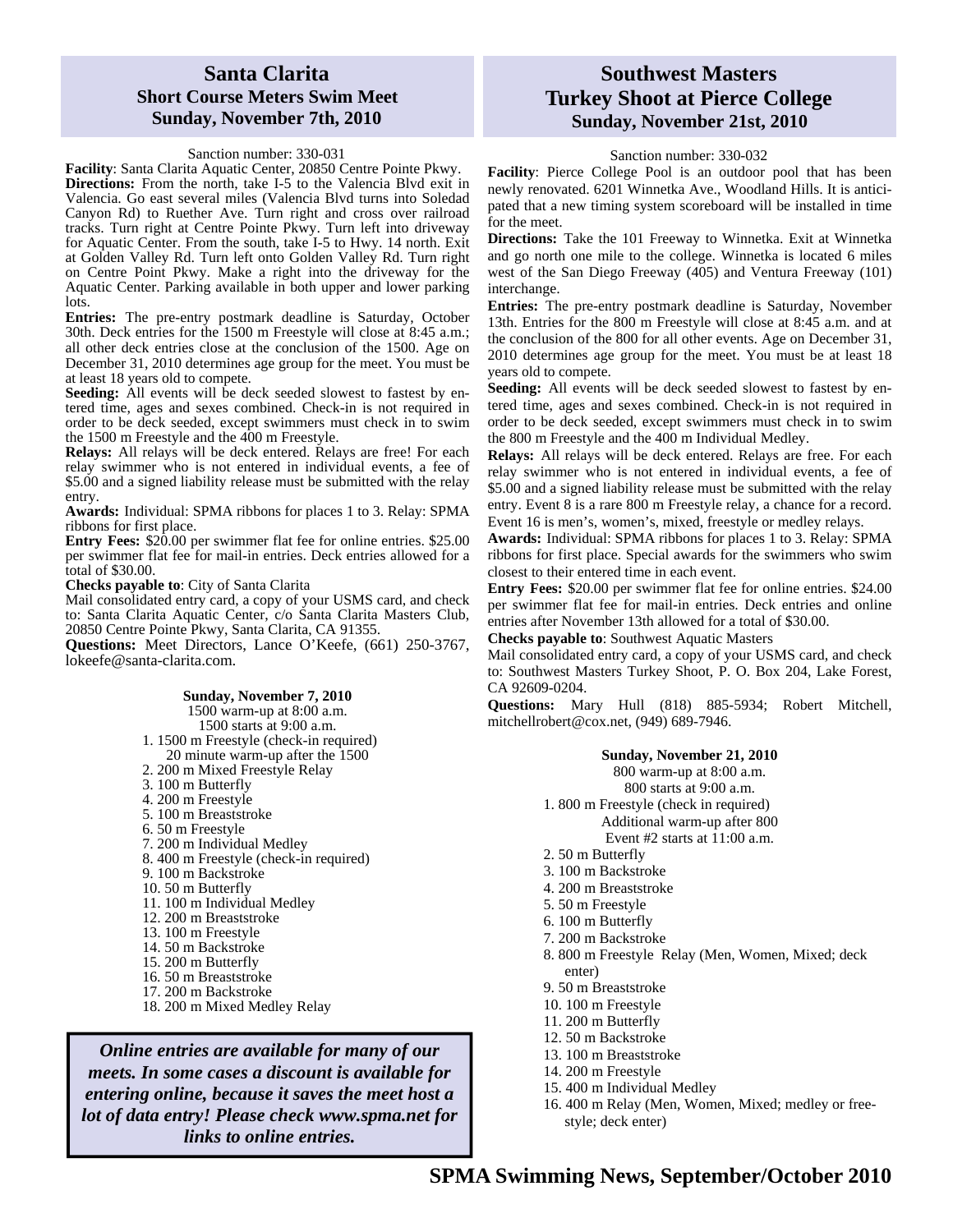# **World Record Setting Relays**

The following **Rose Bowl Masters** (ROSE) relays set long course meters records during an intersquad meet in January (FR=free relay, MR=medley relay, W=women, M=men, X=mixed):

- 
- W100-119 400 FR: C. Saito, A. Azuma, E. Shdo, E. Wood
- W100-119 800 FR: A. Azuma, E. Shdo, E. Wood, C. Saito W100-119 400 MR: A. Azuma, E. Shdo, C. Saito, A. Bolton
- 
- W120-159 400 FR: M. Ekizian, C. Simmons, A. Bolton, J. Keenan-Boline
- W120-159 800 FR: M. Ekizian, C. Simmons, A. Bolton, J. Keenan-Boline
- W160-199 400 MR: L. Hilger, C. Simmons, E. Wood, J. Keenan-Boline
- W200-239 400 FR: E. Shockro, J. McMahon, L. Hilger, J. Heather
- W200-239 800 FR: E. Shockro, J. McMahon, L. Hilger, J. Heather
- M120-159 400 FR: C. Durieux, S. Thomas-Fitch, S. Paxton, D. Skelly
- M120-159 800 FR: C. Durieux, S. Thomas-Fitch, S. Paxton, J. Berman
- M120-159 400 MR: S. Paxton, S. Thomas-Fitch, C. Durieux, P. Hixson
- M160-199 400 FR: B. Day, M. Cavanagh, M. Durkin, P. McGinley
- M160-199 400 FR: J. Berman, P. Hixson, J. Sayre, J. Kreger
- M160-199 800 FR: P. McGinley, J. Sayre, M. Cavanagh, M. Durkin
- M160-199 800 FR: W. Epping, J. Kreger, D. Skelly, P. Hixson
- M160-199 400 MR: P. McGinley, B. Day, J. Sayre, M. Cavanagh
- M160-199 400 MR: J. Dougherty, M. Durkin, J. Kreger, D. Skelly
- M200-239 400 FR: L. Caron, W. Uchiyama, W. Hitch, T. Soderstrom
- M200-239 400 FR: J. Olson, R. Harrison, D. Strybel, G. Andruk,
- M200-239 800 FR: L. Caron, W. Hitch, W. Uchiyama, S. Lowe
- M200-239 800 FR: T. Soderstrom, B. Day, G. Andruk, D. Goode M200-239 400 MR: R. Harrison, W. Uchiyama, D. Strybel, L. Caron
- M200-239 400 MR: W. Hitch, T. Soderstrom, J. Olson, G. Andruk,
- M240-279 400 FR: P. Wisner, G. Langendoen, T. Ettinger, J. Stacey
- M240-279 800 FR: T. Ettinger, J. Stacey, P. Wisner, G. Langendoen
- M240-279 400 MR: G. Langendoen, P. Wisner, S. Lowe, T. Ettinger
- X100-119 400 FR: E. Wood, C. Durieux, E. Shdo, S. Thomas-Fitch
- X100-119 800 FR: E. Wood, E. Shdo, S. Thomas-Fitch, C. Durieux X100-119 400 MR: E. Shdo, C. Durieux, E. Wood, S. Thomas-Fitch
- X120-159 400 FR: A. Azuma, C. Saito, S. Paxton, P. Hixson
- X120-159 800 FR: S. Paxton, A. Azuma, C. Saito, P. Hixson
- X120-159 400 MR: A. Bolton, C. Saito, S. Paxton, D. Skelly
- X160-199 400 FR: C. Simmons, J. Keenan-Boline, J. Sayre, P. McGinley
- X160-199 800 FR: D. Skelly, A. Bolton, J. Berman, J. Keenan-Boline
- X160-199 800 FR: J. Sayre, L. Hilger, C. Simmons, P. McGinley
- X160-199 400 MR: A. Azuma, J. Keenan-Boline, P. Hixson, W. Uchiyama
- X160-199 400 MR: L. Hilger, P. McGinley, C. Simmons, J. Sayre
- X200-239 400 FR: J. Heather, A. Bolton, G. Langendoen, W. Uchiyama
- X200-239 400 FR: L. Brown, L. Hilger, W. Epping, D. Goode
- X200-239 800 FR: L. Brown, J. Heather, T. Soderstrom, L. Caron
- X240-279 400 FR: S. Lowe, E. Shockro, J. McMahon, P. Wisner
- X240-279 800 FR: E. Shockro, P. Wisner, J. Stacey, J. McMahon

The following **Mission Viejo Nadadores** (MVN) relays set long

course meters records during an intersquad meet in February:

- W120-159 400 MR: K. Vagi, R. Olsen, M. Schreder, J. Batcheller W160-199 400 FR: K. Richell, T. Dobbs, R. Olsen, J. Batcheller
- W160-199 800 FR: P. George, K. Richell, T. Dobbs, R. Olsen
- W200-239 800 FR: R, Smith, G. Uthus, G. Dargan, D. Raboin
- W200-239 400 MR: K. Richell, T. Dobbs, R. Smith, G. Uthus
- W280-319 400 FR: B. Montrella, J. Little, M. Kornfeld, J. McCleave
- W280-319 800 FR: B. Montrella, J. Little, M. Kornfeld, J. McCleave
- W280-319 400 MR: M. Kornfeld, B. Montrella, J. McCleave, J. Little
- M120-159 800 FR: R. Bracamonte, R. Barrero, D. Houldsworth, S. Gunnell
- M160-199 800 FR: A. Nissen, B. Olson, J. Henry, J. Bright
- X120-159 400 FR: R. Olsen, J. Batcheller, S. Gunnell, R. Barrero
- X120-159 400 MR: D. Houldsworth, R. Bracamonte, R. Olsen, J. Batcheller

X200-239 400 MR: J. McCleave, G. Uthus, B. Olson, P. Albright X240-279 400 MR: J. Little, B. Kotzbach, G. Fowler, R. Karbownik X280-319 800 FR: M. Kornfeld, B. Montrella, M. Colonnese, D. Stewart X280-319 400 MR: B. Montrella, M. Colonnese, D. Stewart, M. Kornfeld X280-319 400 FR: M. Kornfeld, B. Montrella, M. Colonnese, D. Stewart

## Expand your horizons!

Take a trip to a swim meet in a neighboring LMSC. For up-to-date information check out these websites: San Diego-Imperial: www.simasterswim.org New Mexico: www.zianet.com/pdjang/nmms/index.htm Arizona: www.azlmsc.org

## **Swim Las Vegas Slam the Dam Open Water Swims Saturday, October 2nd, 2010**

Sanction number: 330-026

**Distance:** 8K point to point, 1.2-mile, and 2.4-mile events. **Location:** Lake Mead National Recreation Area, Boulder City, Nevada. Water temperature averages between 72º–78º.

**Directions**: Lake Mead NRA is 21 miles outside of Las Vegas. Take Nevada Hwy/US-93 south to Lake Mead NRA. Turn west at Lakeshore Rd/NV-147 W/NV-166 N. 8K swimmers will start at the Sunset View/Scenic Overlook turnoff 10 miles into the park. Other distances travel 2.4 miles into the park, turn right at Boulder Beach Special Events Beach. There is a \$5.00 fee to enter the park.

**Check-in Times:** Check-in for the 8K is from 5:00 a.m. to 6:15 a.m. 8K swimmers and their mandatory kayak escorts are required to carry kayaks 1/4 mile down a well-marked dirt path to the start. 8K race begins at 6:30 a.m. Check-in for the 1.2-mile and 2.4 mile events open at 6:00 a.m. The 2.4-mile event starts at 7:30 a.m. The 1.2-mile event starts at 9:30 a.m. Swimmers registered for the Grand Slam  $(8K + 1.2$ -mile) or Super Slam  $(2.4$ -mile  $+ 1.2$ mile) events must be at Boulder Beach 15 minutes prior to the start of their next event or will not be allowed to swim. Course closes at 10:00 a.m. for the 8K and 11:00 a.m. for the 1.2-mile and 2.4-mile swims.

**Entries:** Entriy fees are \$60.00 for the 8K, \$50.00 for the 2.4 mile, \$40.00 for the 1.2-mile, \$90.00 for the Grand Slam, and \$80.00 for the Super Slam. The deadline for receipt of all discounted entries is August 1st. Entries fees increase by \$15.00 after August 1st.

To enter, send a copy of your 2010 USMS card, an SPMA consolidated card, T-shirt size, and distance to: Swim Las Vegas, 2605 Shakespeare Rd, Las Vegas, NV 89108 with checks payable to Swim Las Vegas. Online registration can be done at www.slamthedam.com.

**Awards:** Each swimmer will receive a swim cap, T-shirt, finishers award, and refreshments. Wetsuits are allowed, but swimmers wearing them are not eligible for awards.

**Additional Information:** Kara Robertson, (702) 498-2316, swimlasvegas@gmail.com, www.slamthedam.com.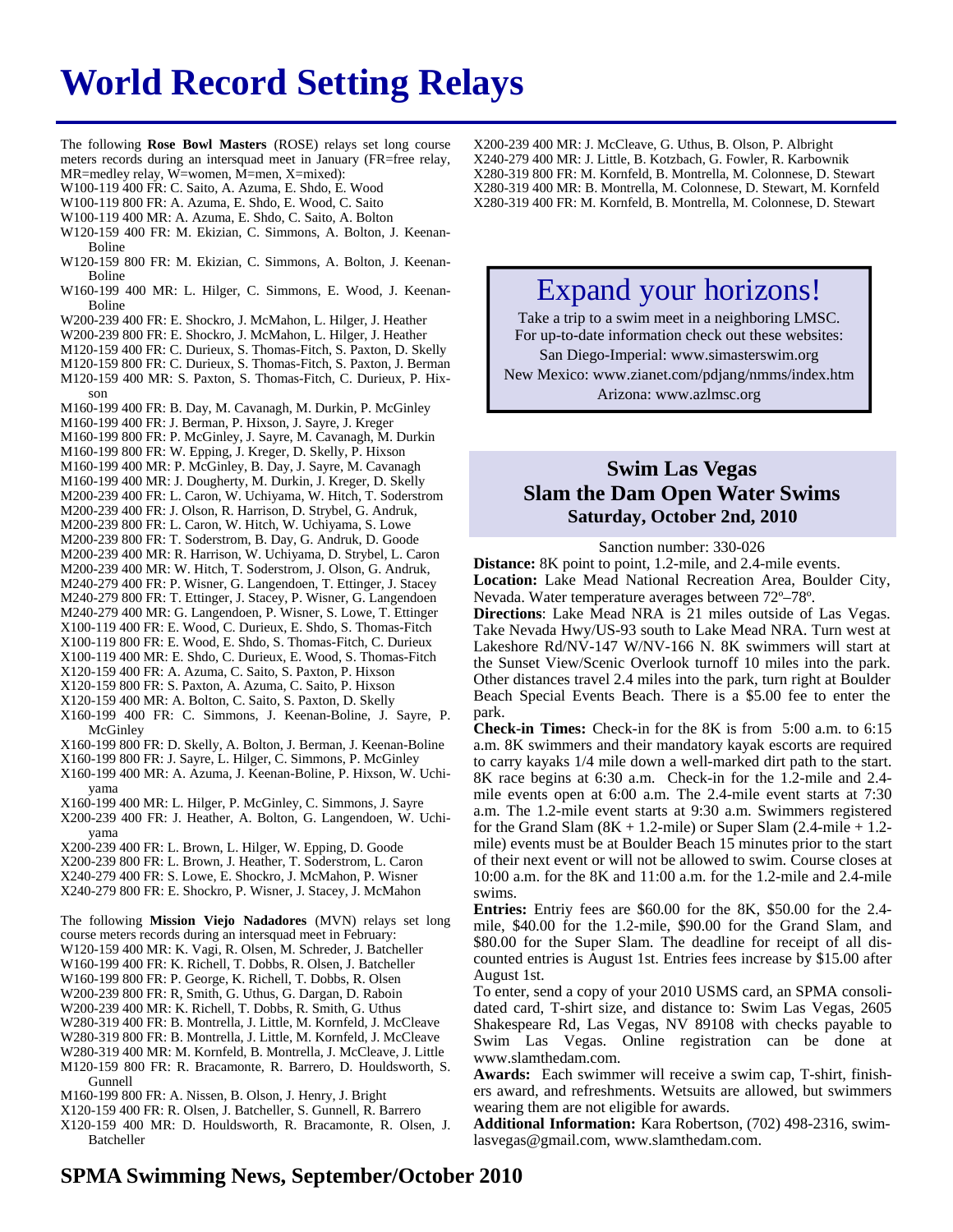## **Long Beach Grunions 2010 SPMA Short Course Meters Championships December 3rd - 5th, 2010**

#### Sanction number: 330-033

**Facility:** The Belmont Plaza Olympic Pool, 4000 E. Olympic Plaza Dr., Long Beach CA 90803.

**Directions:** Take the 405 Fwy. to the 7th Street exit. Go west on 7th Street to Redondo. Left on Redondo to Ocean Blvd. Left on Ocean to Termino. Right on Termino, Termino dead ends into pool parking. You can park on either side of the pool. All day parking passes will be available at the meet.

**Fees:** Flat fee of \$45.00 if postmarked before Monday, November 15th. Entry fee includes a meet T-shirt. Add a \$10.00 late fee for all entries *postmarked* (or entered on-line) after Monday, November 16th. Entries received after November 16th will not appear in the meet program. All entries *must be received* by 6:00 p.m. Monday, November 23rd. No individual deck entries are allowed. Age on December 31st determines age group for the meet. All relays will be deck entered. Relay only swimmers may enter for a \$10.00 fee (which does not include a meet T-shirt) and must sign a consolidated entry card. Swimmers are limited to entering a total of 6 individual events for the entire meet and no more than 5 individual events per day. There is no limit on relays, but swimmers may swim only one relay (men, women, or mixed) per event. There will be no refunds of entry fees after November 23rd. Relay entries are \$10.00 per relay.

**Seeding:** All events will be seeded and swum slowest to fastest. Men and women will be seeded together for the 800 and 1500 m Freestyle and 400 m Individual Medley, based on entry time. Men and women will swim separately for all other individual events. Scoring will be by gender and age group. The 1500 m Freestyle may be limited to the first 80 entries at the discretion of the meet manager. Swimmers may enter both the 800 and 1500 m Freestyle.

**Timing:** Electronic timing will be used and two timers per lane will be provided. Clubs are requested to assist with timing where possible.

**Check-in:** Due to the anticipated large number of swimmers, *positive check-in is required for all events*. Telephone check-in is available for the 1500 Freestyle from 7:00 to 8:30 a.m. on Friday. Check -in for events 2 to 7 will close at 1:00 p.m. Swimmers may check in for these events at the meet or by calling (714) 273-8793 prior to 1:00 p.m. Check-in for the 400 m Freestyle will close at 8:30 a.m. Saturday, and check-in for the 800 m Freestyle will close at 8:30 a.m. Sunday. Check-in will close one hour prior to the anticipated start of an event, except that check-in will close at 11:00 a.m. for all remaining events.

**Awards:** Individual: Medals for places 1 to 3 and ribbons for places 4 to 6 for each age group and gender. Relays: Medals for 1st place, ribbons for 2nd and 3rd places. There will be special awards for high point male and female swimmer in each age group, based on points from individual events. Awards to the top eight teams, based on combined scoring for men and women, individual events plus relays.

**Entries:** Register online at www.lbgrunions.org, click on "Swim Meets," then on "Register." Or mail an SPMA entry card, copy of USMS card, and check (payable to: Long Beach Grunions) to: LB Grunions, c/o Bart Parnes, 645 Terrylynn Place, Long Beach, CA 90807. Receipt of entry will not be verified by phone. Send a SASE or stamped postcard for return receipt.

**Questions:** Call (714) 273-8793 or send an email to Kenny Brisbin, ken@supersource.com. For hotels, information, and directions, go to www.lbgrunions.org and click on "Swim Meets."

#### **Friday, December 3, 2010 Warm-up 8:00 a.m., Meet starts at 9:00 a.m.**  Check in for 1500 m Freestyle closes at 8:30 a.m.

- 1. 1500 m Freestyle (Women, Men)
- 2. Women's 200 m Individual Medley
- 3. Men's 200 m Individual Medley
- 4. Women's 100 m Freestyle
- 5. Men's 100 m Freestyle
- 6. Women's 200 m Backstroke
- 7. Men's 200 m Backstroke
- 8. \*800 m Freestyle Relay (Women, Men, Mixed)

#### **Saturday, December 4, 2010 Warm-up at 8:00 a.m., Meet starts at 9:00 a.m.**  Check in for the 400 m Freestyle closes at 8:30 a.m.

- 9. Women's 400 m Freestyle
- 10. Men's 400 m Freestyle
- 11. Women's 50 m Butterfly
- 12. Men's 50 m Butterfly
- 13. 400m Freestyle Relay (Women, Men, Mixed)
- 14. Women's 100 m Backstroke

The event order will be changing. Check the SPMA website or contact the meet director for the corrected order of events.

- 15. Men's 100 m Backstroke
- 16. Women's 100 m Breaststroke
- 17. Men's 100 Breaststroke
- 18. Women's 200 m Butterfly
- 19. Men's 200 m Butterfly
- 20. \*200 m Medley Relay (Women, Men, Mixed)
- 21. Women's 50 m Freestyle
- 22. Men's 50 m Freestyle
- 23. 400 m Individual Medley (Women, Men)

#### **Sunday, December 5, 2010**

**Warm-up at 8:00 a.m., Meet starts at 9:00 a.m.**  Check in for the 800 m Freestyle closes at 8:30 a.m.

- 24. 800 m Freestyle (Women, Men)
- 25. Women's 100 m Butterfly
- 26. Men's 100 m Butterfly
- 27. Women's 50 m Breaststroke
- 28. Men's 50 m Breaststroke
- 29. \*400m Medley Relay (Women, Men, Mixed)
- 30. Women's 200 m Freestyle
- 31. Men's 200 m Freestyle
- 32. Women's 200 m Breaststroke
- 33. Men's 200 m Breaststroke
- 34. Women's 50 m Backstroke
- 35. Men's 50 m Backstroke
- 36. Women's 100 m Individual Medley
- 37. Men's 100 m Individual Medley
- 38. \*200 m Freestyle Relay (Women, Men, Mixed)

\*Relays: A swimmer may swim only one relay in each of events 8, 13, 20, 29, and 38.